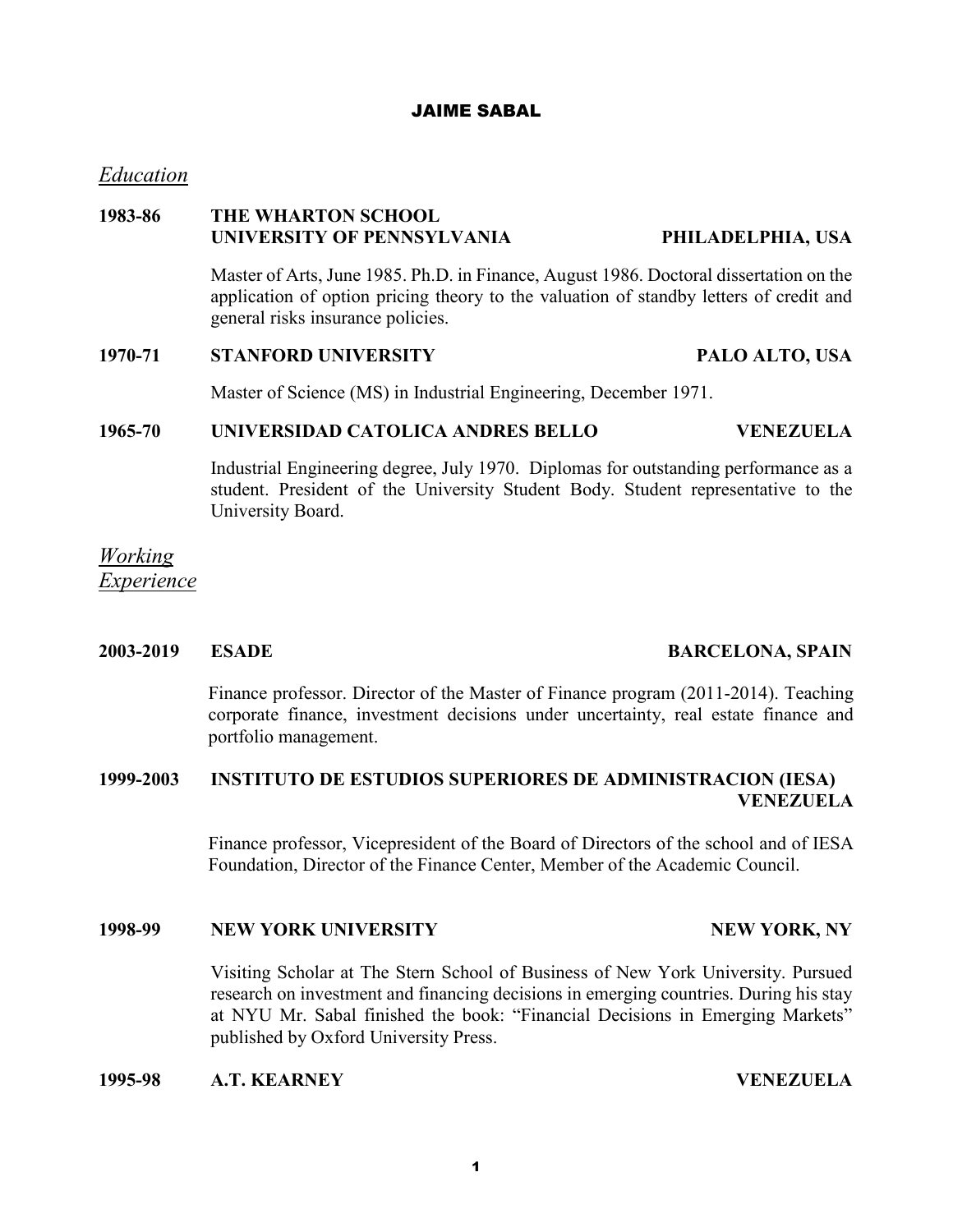2

KEISAI asociados was acquired by EDS Corporation in April 1995. It was later integrated to A.T. Kearney, a multinational management consulting affiliate of EDS. As Vice President, Mr. Sabal co-directed the management consulting practice in the Andean Region of South America.

#### **1989-95 KEISAI asociados VENEZUELA**

Founder and Director of this management consulting company, engaged in strategy/organizational restructuring, corporate finance, valuations and insurance

### **1986-98 INSTITUTO DE ESTUDIOS SUPERIORES DE ADMINISTRACION VENEZUELA**

Professor of corporate finance in the MBA program as well as in several management development courses. Author of several papers on financial topics in Venezuela. Coauthor of two chapters of the best-selling book "Las Empresas Venezolanas" (The Venezuelan Firms)

### **1977-82 GENERAL DE SEGUROS VENEZUELA**

Executive Vice President (CEO) in charge of the overall operations of the company and its affiliates and reporting directly to the Board of Directors.

#### **1972-77 GENERAL DE SEGUROS VENEZUELA**

Investment Manager from 1972-77 in charge of the investment portfolio of this insurance company. During this period was responsible for managing a premium financing company and several real estate development projects. In 1977, was promoted to CEO.

## *Other Experiences*

| 2016  | UNIVERSIDAD EAFIT, MEDELLIN, COLOMBIA<br>Visiting professor          |
|-------|----------------------------------------------------------------------|
| 2012  | AALTO UNIVERSITY, HELSINKI, FINLAND<br>Visiting professor            |
| 2009- | UNIVERSIDAD DE LOS ANDES, BOGOTA, COLOMBIA<br>Visiting professor     |
| 2008  | AMERICAN UNIVERSITY, CAIRO, EGYPT<br>Visiting professor              |
| 2005  | UNIVERSIDAD ADOLFO IBAÑEZ, VIÑA DEL MAR, CHILE<br>Visiting professor |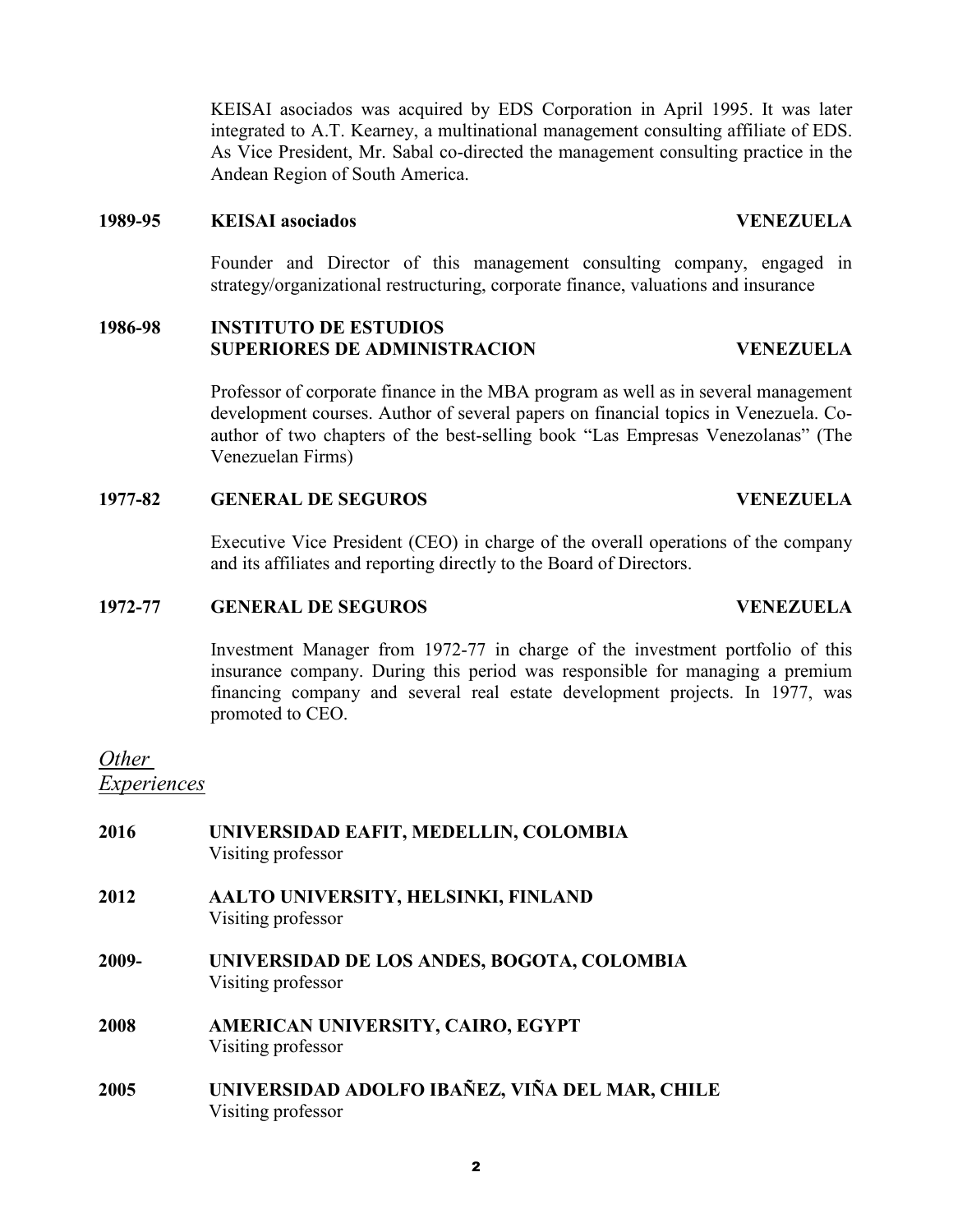| 2004-2013 | ESAN, LIMA, PERU<br>Visiting professor                                                                  |                  |
|-----------|---------------------------------------------------------------------------------------------------------|------------------|
| 2004-2009 | <b>IESA, VENEZUELA</b><br>Visiting professor                                                            |                  |
| 2003      | ESADE, BARCELONA, ESPAÑA<br>Visiting professor                                                          |                  |
| 2002      | <b>ASSOCIATION OF LATIN AMERICAN BUSINESS SCHOOLS</b><br>Board member                                   |                  |
| 2002      | <b>VENEZUELAN-AMERICAN CHAMBER</b><br>Member of the corporate finance and capital market committees     |                  |
| 2002      | <b>INSTITUTO TECNOLOGICO DE MONTERREY, MEXICO (EGADE)</b><br>Visiting professor                         |                  |
| 2001      | <b>ESCEM, TOURS (FRANCE)</b><br>Visiting professor                                                      |                  |
| 2001-03   | <b>OTEPI</b> (Oil Contractor)<br>Board member                                                           |                  |
| 1999-2003 | <b>INSTITUTO VENEZOLANO</b><br>DE EJECUTIVOS DE FINANZAS<br>Board member                                | <b>VENEZUELA</b> |
| 1997-     | <b>ESPECIALIDADES DOLLDER</b><br>Board member                                                           | <b>VENEZUELA</b> |
| 1993-98   | <b>INSTITUTO VENEZOLANO</b><br>DE EJECUTIVOS DE FINANZAS<br>Chairman of the Corporate Finance Committee | <b>VENEZUELA</b> |
| 1991-94   | <b>INSTITUTO VENEZOLANO</b><br>DE EJECUTIVOS DE FINANZAS<br>Board member                                | <b>VENEZUELA</b> |
| 1989-91   | <b>BANCO EXTERIOR DE</b><br><b>LOS ANDES Y DE ESPAÑA</b><br>Board member                                | <b>VENEZUELA</b> |
| 1986-97   | <b>LABORATORIOS KLINOS</b><br>Board member                                                              | <b>VENEZUELA</b> |
| 1979-82   | <b>SEGUROS LA PAZ</b>                                                                                   | <b>VENEZUELA</b> |